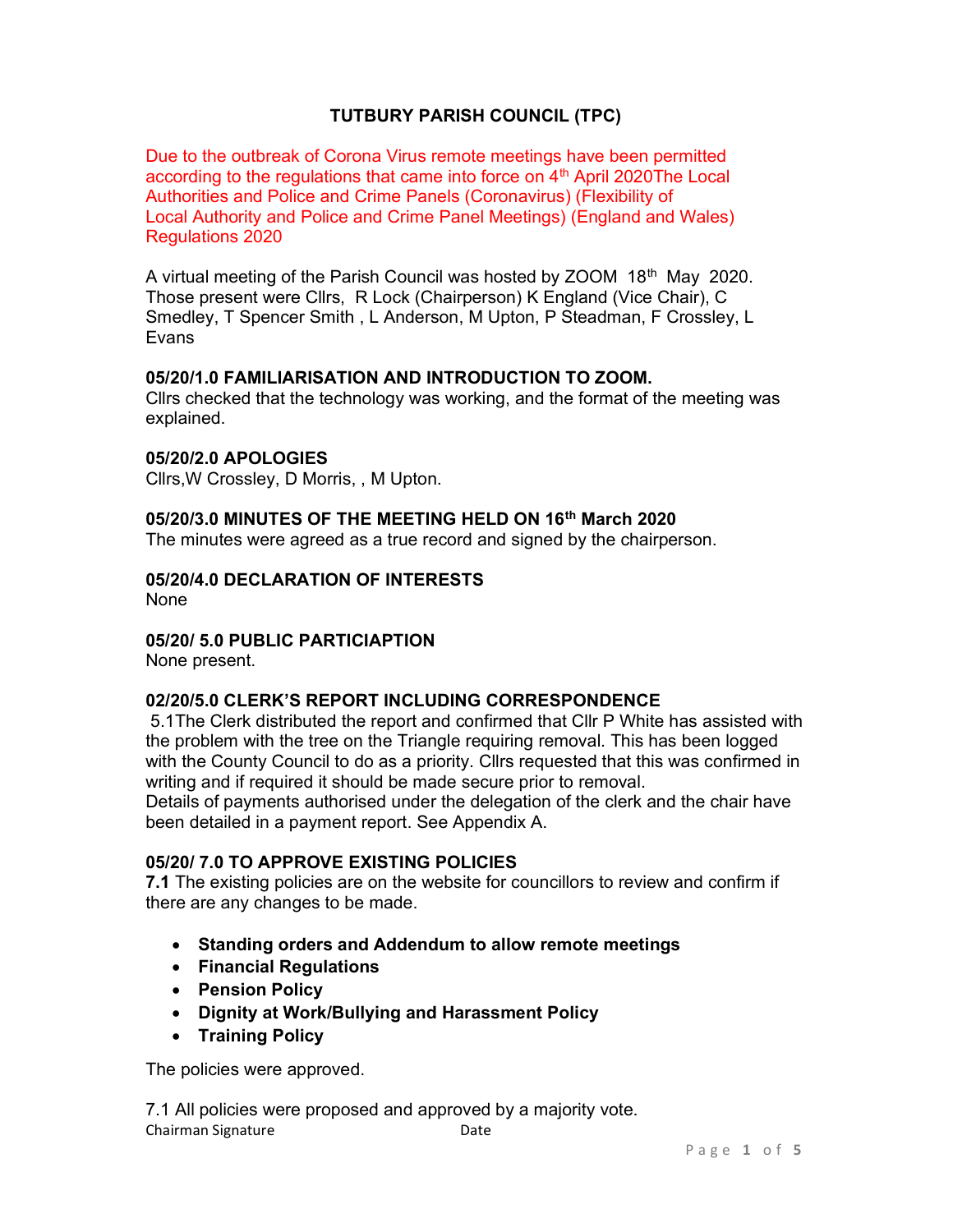7.2 With reference to the emergency tree removal and other potential risks with Trees and open space including the wall in the closed churchyard. The clerk questioned if the £1000 limit for the delegation of the clerk and chair to authorise in times of emergency to community, life and property should be increased.

Cllrs raised concern over public scrutiny and the lack of an emergency meeting to decide this amount. It was thought that the Borough and County Council would have the powers to breach the gap in an emergency. However, this would not apply to the churchyard or changing rooms.

Cllr T Spencer Smith proposed that an emergency contingency fund of £5000 should be earmarked for parks and open spaces to safeguard any future problems. Cllr T Spencer Smith accepted a proposed amendment by Cllr Lock to also amend the financial regulations to delegate the authority to the clerk and the chair to use this fund in an emergency where it was not possible to hold a meeting with the Emergency committee. This would be seen as a temporary change for the duration of the corona virus legislation to be revisited at a later date. This fund will be reviewed in line with the budget reviews.

#### **Resolution**

The financial regulations would be amended to state

In an emergency to community life, health or property where an emergency meeting cannot be called. The clerk and the chair are delegated the authority to authorise payments from the emergency contingency fund earmarked for parks and open spaces up to the value of that fund.

An amount of £5000 will be earmarked in the budget for the financial year 2020 to 2021. This amount will be reviewed in line with budget control.

### 05/20/8.0 TO SELECT AND APPROVE THE BUS SHELTER SEAT

8.1 Cllr R Lock had prepared a report of possible options for the purchase of a bus shelter seat. The seats proposed were off the shelf benches that could be removed and placed elsewhere if required. The resolution had previously been passed to have a seat in the High Street bus shelter and with minimum use of public transport it was thought a good time to get this installed.

8.2 Cllrs debated which properties of the seat were required, in terms of the material, arm rest or back rests, depth and the room for wheelchair access in the shelter.

The chair proposed a wooden seat option 1 with arms and a backrest. Arm rests were raised as being a requirement for the less able to assist in getting out of the seat. This was seconded but not supported.

8.3 An alternative space saving seat with no arms and back was proposed and seconded. This was selected to allow more space in the bus shelter for wheel chairs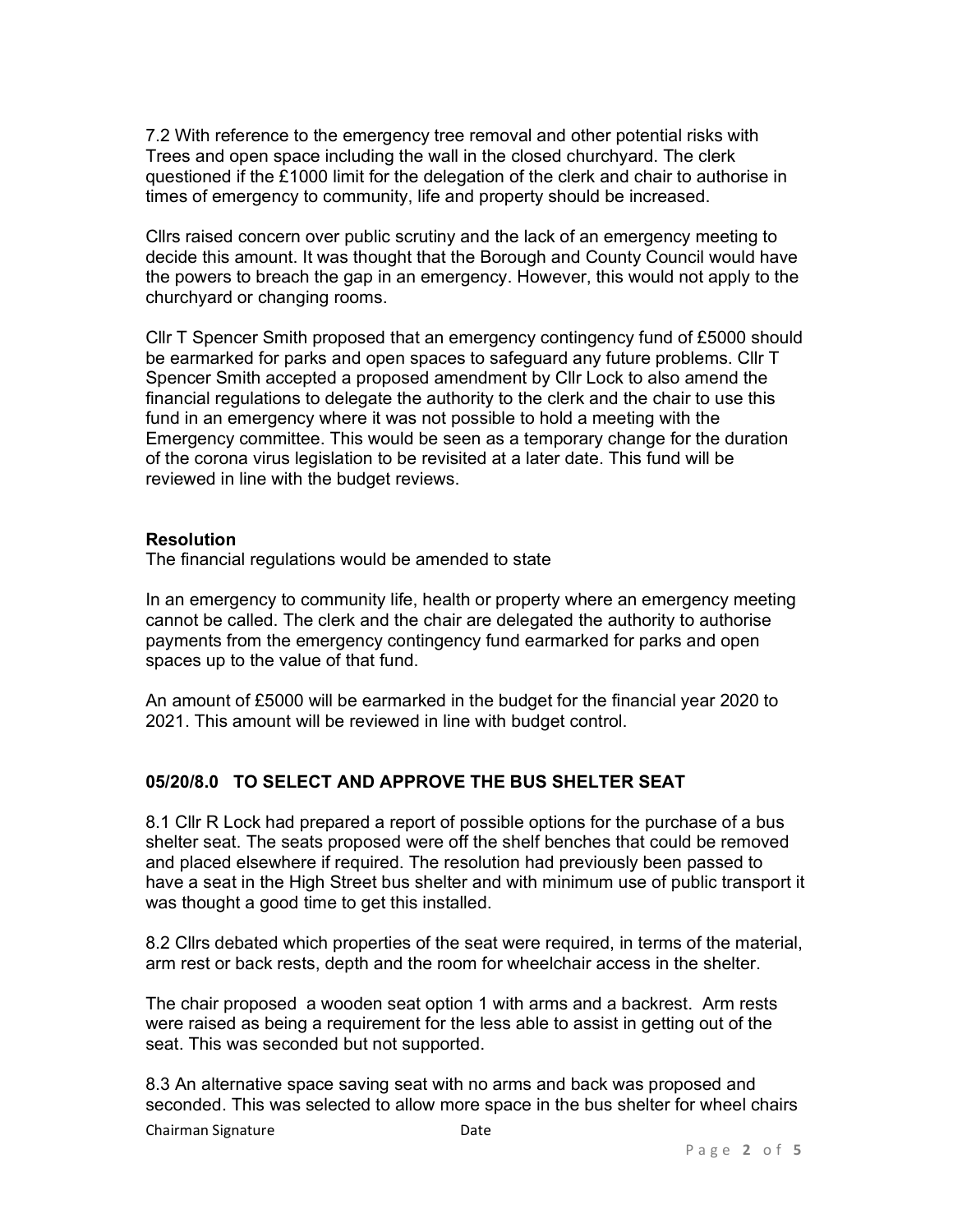and to discourage anti-social behaviour by not making the seat too comfortable with back and arm rests. Bench 13 was selected with a majority vote.

## **Resolution**

A Composite plastic slats bench without a backrest or arms was selected to be installed in the High Street Bus Shelter, purchase price £368 plus installation.

## 05/20/9.0 TO REVIEW FOOTBALL PITCH FEES

9.1 Due to adverse weather and the corona virus the football team have not been able to play more than couple of matches in the season or use the facility for training. The council had charged them £600 at the start of the season. The chair proposed that these fees were waived. The clerk had reiterated that it was now financial year end and no income had been received in the financial year and therefore the VAT on the expenditure on the pitch has been reclaimed.

### **Resolution**

### Cllrs voted unanimously to revoke the pitch fees

9.2 Tutbury Tigers have requested a meeting with the council to discuss pitch improvements and use of the facility next year. A virtual meeting will be held Tuesday 19<sup>th</sup> May.

### 05/20/10.0 TO REVIEW AND APPROVE VIRTUAL MEETINGS GOING FORWARD.

10.1 The Cllrs thought that the meeting went well and would be a good platform for holding future meetings. Planning meetings would lend themselves well to a virtual meeting as the plans could be viewed on screen.

Concern was raised for the Cllrs that were absent, Cllrs would not want to feel excluded due to technology. The option to attend via a phone line would be available for the Cllr without the IT equipment to participate. The phone could also be used if technical problems arose.

The clerk confirmed that the regulation to hold virtual meetings would expire in May 2021. It was agreed that future meetings will be held via zoom with a shorter agenda item during the pandemic.

### 05/20 11.0 ITEMS FOR THE NEXT AGENDA

- End of year accounts and authorisation of the Audit
- Budget update
- VJ celebration budget

### 05/20 12.0.DATE OF NEXT MEETING

A planning meeting is imminent

Full Parish council meeting 15<sup>th</sup> June 202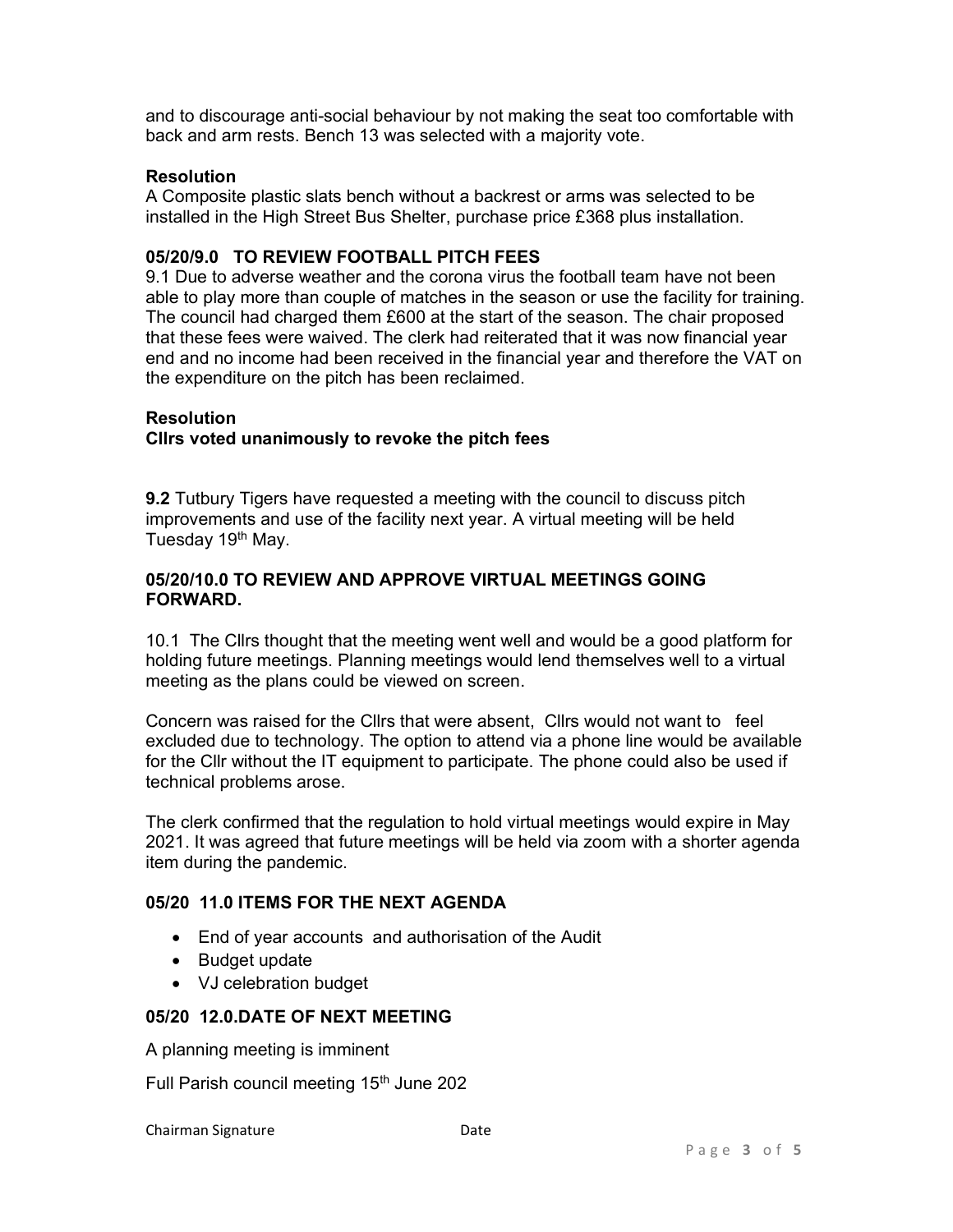# Tutbury Parish Council CHEQUE LIST 3131 to 3132

| Voucher | Number                 | Code                                    | <b>Name</b>                       | <b>Description</b>         | Amount   |
|---------|------------------------|-----------------------------------------|-----------------------------------|----------------------------|----------|
| 200     | 3131<br><b>Descrip</b> | 14 - Insurance<br>Item 82               | Came and Company                  | Council Insurance Renewal  | 1.177.47 |
| 201     | 3132                   | 30 - Bus Shelter Maintenance<br>Item 83 | <b>Cripwell Building Services</b> | Maintenance works          | 172.80   |
| 202     | 3132                   | 36 - Changing Room<br>item 84           | <b>Cripwell Building Services</b> | Changing Room Roof repairs | 599.56   |